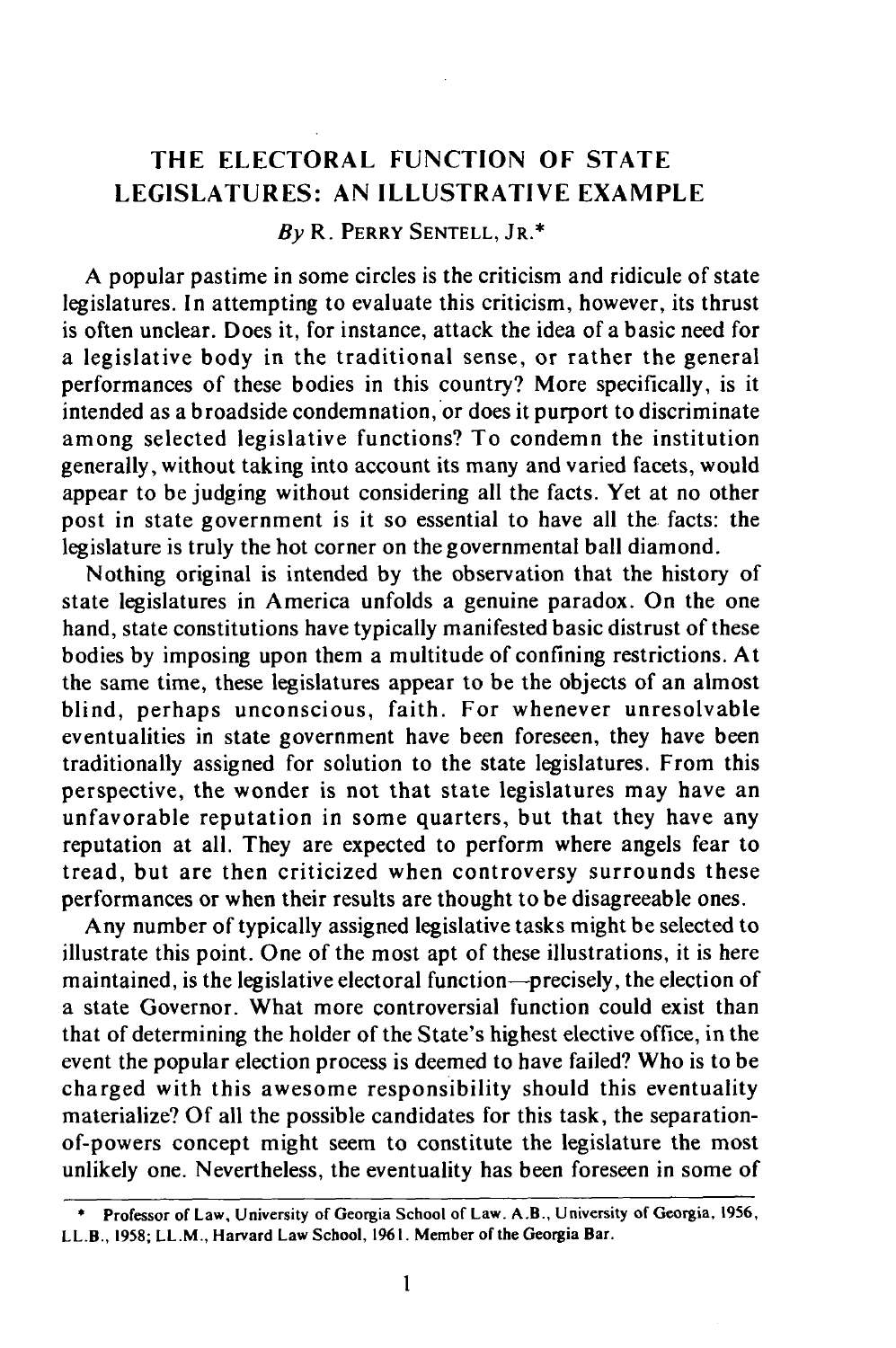the states; and the legislature's door is the one at which the problem has been deposited. The State of Georgia will hopefully serve as an intriguing example.

I.

In early days, the two houses of the Georgia General Assembly performed the complete electoral function in selecting the state's Governor. For instance, the Constitution of 1789 empowered the House of Representatives to name three candidates for the office and the Senate to select one of these by majority vote.' By amendment to the constitution in 1824, however, the basic electoral power was transferred to the people of the state, with the General Assembly's participation reduced to intervention when the popular election process failed.<sup>2</sup> Over the years, the 1824 electoral scheme remained basically unchanged, and was embodied in the Georgia Constitution of 1945.3

Under that scheme, an election for Governor was held every four years on a specified date, with election managers presiding over voting in the various counties.<sup>4</sup> These managers then separately sealed the election returns for Governor, which they sent to the Secretary of State, who held them until the General Assembly convened.<sup>5</sup> After the two houses were organized, they were directed to proceed as follows:

The members of each branch of the General Assembly shall convene in the Representative Hall, and the President of the Senate and Speaker of the House of Representatives shall open and publish the returns in the presence and under the direction of the General Assembly; and the person having the majority of the whole number of votes, shall be declared duly elected Governor of this State; but, if no person shall have such majority, then from the two persons having the highest number of votes, who shall be in life, and shall not decline an election at the time appointed for the General Assembly to elect, the General Assembly shall immediately, elect a Governor viva voce; and in all cases of election of a Governor by the General Assembly, a majority of the members present shall be necessary to a choice.

**I. GA. CONsT.** art. **I1, §** 2 **(1789).**

<sup>2.</sup> Ga. Laws, 1824, p.41.

**<sup>3.</sup> GA.** CONST. art. V, § **1,** (2), (3), (4), **GA. CODE ANN.** §§ 2-3002, 3003, 3004 (Rev. 1948).

<sup>4.</sup> **GA.** CONST. art. V, § **I** (2), **GA. CODE** ANN. § 2-3002 (Rev. 1945). "[Tlhe Governor-elect shall be installed in office at the next session of the General Assembly."

<sup>5.</sup> **GA.** CONST. art. V, § I (3), **GA. CODE** ANN. § 2-3003 (Rev. 1948). The Secretary of State was not to open the returns and was to lay them before the Senate on the day after the two houses were organized.

<sup>6.</sup> **GA.** CONST. art. V, § 1(4), GA. CODE ANN. § 2-3004 (Rev. 1948).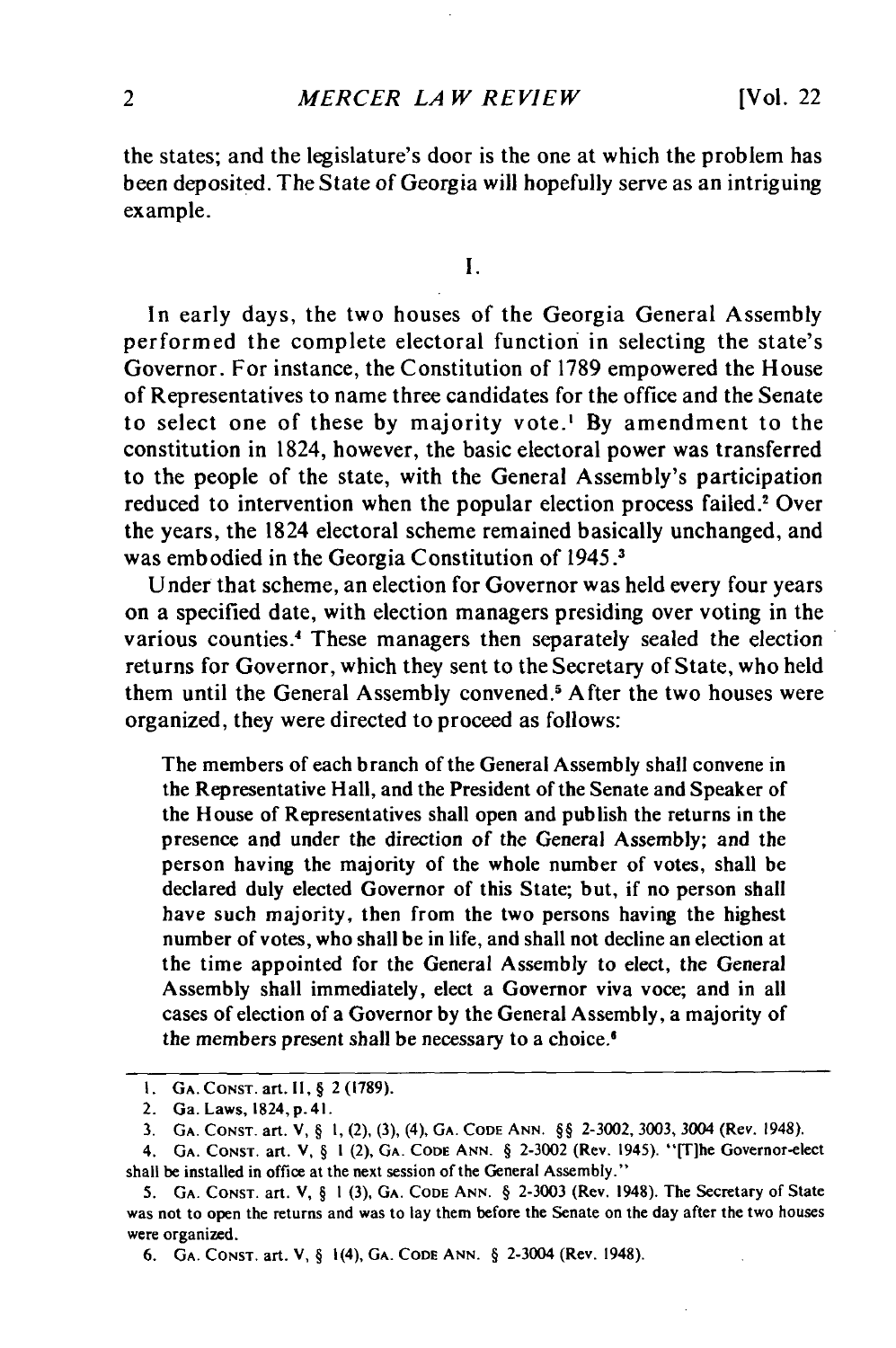Should a contested election arise, it "shall be determined by both houses of the General Assembly in such manner as shall be prescribed by law."<sup>7</sup>

**1971]**

Upon failure of the popular electoral process, therefore, the legislative branch of government was to determine the holder of the state's highest office. Whatever the reasons which recommended this solution to the constitutional framers, they were not peculiar to the State of Georgia; other states have evolved similar schemes.8 This power to elect a governor, then, provides a specific and striking example of the kinds of extra-curricular functions historically imposed upon state law-making bodies. Its wisdom, logic, or necessity-as well as its effectiveness over the years-can be evaluated only by looking to its history in individual states. Perhaps, however, a brief account of its role in two major controversies in Georgia might provide an appropriate point of departure.

II.

The first of these controversies was Georgia's famous "two governors" episode, which resulted from the 1946 general election.<sup>9</sup> In that election, Eugene Talmadge received a vast majority of the votes cast for Governor,<sup>10</sup> but then died before the General Assembly convened in January, 1947." Two other candidates in the election each received less than 1000 votes; and Herman Talmadge, son of the deceased Governorelect, received a number of "write-in" votes.'2

In this situation, Governor Ellis Arnall claimed the right to continue in office<sup>13</sup> and then to resign in favor of M.E. Thompson, who had been

9. The election was held in November, 1946, for a term of office to begin in January, 1947. Thompson v. Talmadge, 201 Ga. 867,868,41 S.E.2d 883, 887 (1947).

- 10. The total was stated to be 143,279 votes. **Id.**
- II. The date of death was December 21, 1946. **Id.**
- 12. This number was alleged to be675 votes. **Id.** at 869,41 **S.E.2d** at 887.
- 13. Arnall had been elected Governor in the general election of 1942, and, under the

<sup>7.</sup> **GA. CONST.** art. V, § **1(5), GA. CODE ANN.** § **2-3005** (Rev. 1948).

<sup>8.</sup> In Forison *v.* Morris, 385 U.S. 231 (1966), discussed infra, the Supreme Court observed that "'[tiwo States, Mississippi and Vermont, that provide for majority voting also provide for state legislative election of their governors in cases of no majority in the general election." The Court further pointed out that "[t]hirty-eight States of the Union which today provide for election of their governors by a plurality also provide that in case of a tie vote the State Legislatures shall elect." The states listed by the Court were as follows: North Carolina, Alabama, Arizona, Arkansas, Colorado, Connecticut, Delaware, Idaho, Illinois, Indiana, Iowa, Kansas, Louisiana, Maine, Maryland, Missouri, Montana, Nebraska, Nevada, New Hampshire, New Jersey, New Mexico, North Dakota, Ohio, Oklahoma, Oregon, Pennsylvania, Rhode Island, South Carolina, South Dakota, Tennessee, Texas, Utah, Virginia, Washington, West Virginia, Wisconsin, and Wyoming. **Id.** at 234-35.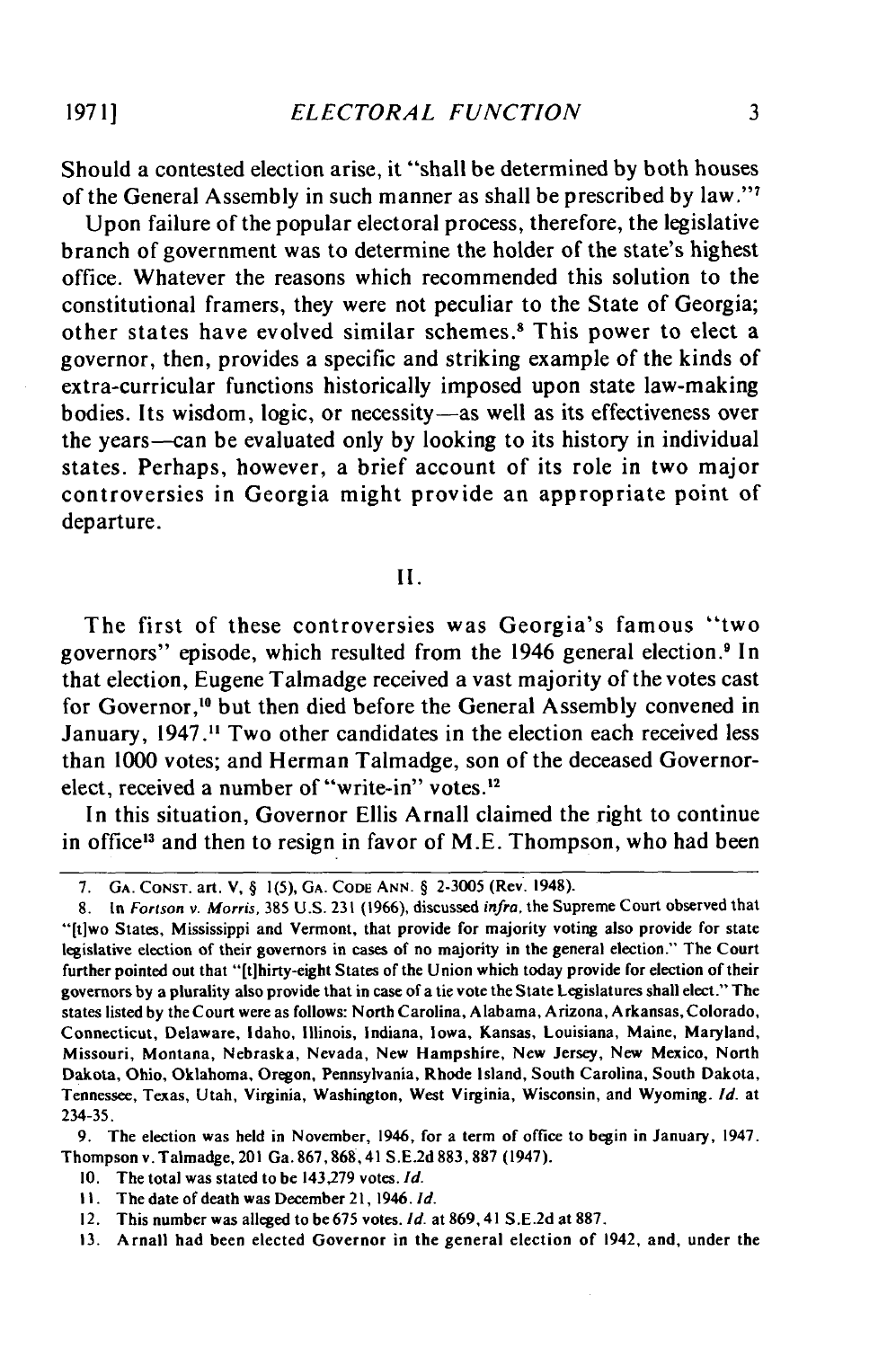elected Lieutenant Governor in the 1946 election." Disagreeing, the General Assembly viewed the situation to trigger the electoral power vested in it **by** the state constitution, and proceeded to elect Herman Talmadge as Governor.<sup>15</sup> The legislature's action was challenged by Govenor Arnall's petitioning the superior court for a declaratory judgment, and for an injunction against Talmadge's "alleged invasion **• . .**of the office of Governor."' 6 This litigation," together with collateral controversies,<sup>18</sup> finally came to rest for decision in the Supreme Court of Georgia, under the style of *Thompson v. Talmadge."1*

The first matter to be treated **by** the court's majority opinion was the nature of the General Assembly's action in performing its electoral function.<sup>20</sup> In determining that the popular election process had failed, and purporting to **fill** the gap created **by** this failure, was the legislature taking actions which were judicially reviewable? Arguing that it was not, the defendant contended that the question involved was a purely political one, over which the General Assembly had exclusive jurisdiction. The court evaluated this argument **by** agreeing that a purely political question would be beyond its jurisdiction, as would legislative actions taken in conformity with the constitution. This was not true, however, of determining the meaning of the constitution; indeed, that determination "was the exclusive function of the courts . . . .<sup>221</sup> The controversies here presented, explained the court,

involve questions as to the title to the highest office in the State

**15.** The General Assembly expressed its position **by** the following resolution: "Whereas, an election for Governor of the State of Georgia was held on November **5,** 1946, and the returns of said election have been opened and published under the direction of the General Assembly on January 14, 1947, and Whereas, it appears that no person had a majority of the whole number of votes cast **by** virtue of the fact that Eugene Talmadge, now deceased, received the highest number of votes cast, Therefore, be it resolved that the General Assembly proceed immediately to elect a Governor viva voce." *Id.*

**17.** Thompson had filed a motion for intervention in the case.

**18.** These involved questions subordinate to the principle question of who was Governor.

**19.** 201 Ga. **867,41 S.E.2d 883** (1947).

20. The majority opinion expressed the views of five of the seven justices and was written **by** Presiding Justice Duckworth.

21. 201 Ga. at **872,** 41 **S.E.2d** at **890.** This jurisdiction could not be impaired **"by** the fact that there may be involved in such cases political questions, or actions **by** the General Assembly." *Id.* at **87 1,** 41 **S.E.2d** at **890.**

constitution, was to serve for a term of four years and until his successor was chosen and qualified. **GA. CONST.** art. V, **§ I(I), GA. CODE ANN. § 2-3001** (Rev. 1948).

<sup>14.</sup> When Thompson took the oath of office as Lieutenant Governor, Arnall resigned as Governor, and then Thompson took a further oath as acting Governor. 201 Ga. at **869,41 S.E.2d** at **888.**

**<sup>16.</sup> Id.** at **868,41 S.E.2d** at **887.**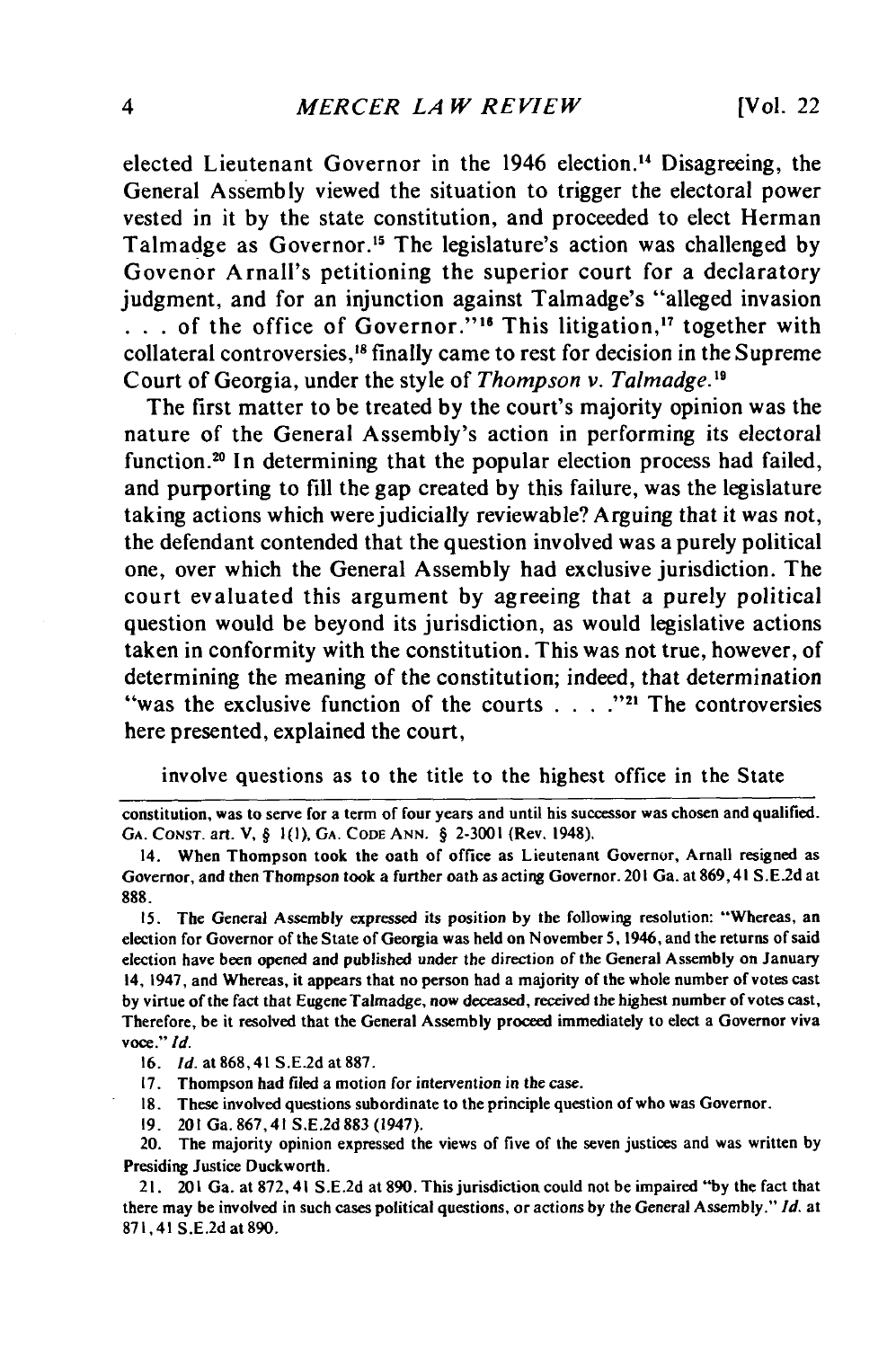government, including construction of the Constitution as to the jurisdiction of the General Assembly to elect a governor under provisions of the Constitution,  $\dots$ , and the courts have jurisdiction to decide such questions.<sup>22</sup>

The jurisdictional barrier having been so nimbly hurdled, the court devoted the remainder of its lengthy opinion to the Georgia General Assembly's electoral function.<sup>23</sup> Its first endeavor was to establish the specific character of this function under the above quoted directive of the constitution.<sup>24</sup> The duty imposed upon the legislature by this directive, the court concluded, was the precise, ministerial one of mathematically canvassing the election returns.<sup>25</sup> It was non-discretionary in nature and did not include the power to consider information extraneous of the returns themselves. 26 Here, therefore,

the General Assembly, as canvassers, went beyond any authority conferred upon them, and hence, outside their legal jurisdiction, when they gave consideration to and made a finding of fact that the majority candidate had died after the election of November 5, 1946. It necessarily follows that all such action beyond the jurisdiction of the General Assembly was null and void and must be disregarded entirely.<sup>27</sup>

The court thought this conclusion all the more imperative when the controversy was viewed against the backdrop of history. Since 1824, the constitution had reserved to the people of the state the full and complete power to elect a Governor.<sup>28</sup> Only when the people failed to cast a majority of votes for one person could the General Assembly enter the picture: "then and then only is the power given to the legislature to elect a Governor."<sup>29</sup> The exercise of this "special and limited jurisdiction,"

27. Id.at878,41 S.E.2d at 894.

**29.** *Id.* at **880,** 41 S.E.2d at **895.** In exercising the electoral function, therefore, the General Assembly "is an agency or tribunal of special or limited jurisdiction." *Id.*

<sup>22.</sup> *Id.* at **875,** 41 S.E.2d at **892.** "There is, however, a marked and fundamental difference between instances of incorrectly exercising unquestioned power and of exercise of a power never possessed." *Id.*

<sup>23.</sup> Under the constitution's directive, asked the court, "[Did the General Assembly have power to elect a Governor under the circumstances that existed when they proceeded to elect Mr. Talmadge?" *Id.* at **876,** 41 S.E.2d at 892.

<sup>24.</sup> Was the legislature acting "in a capacity of higher or lower dignity and responsibility" than that commonly possessed **by** canvassers of state election returns? *Id.* at **876,** 41 S.E.2d at **892.**

**<sup>25.</sup>** It was "simply performing the ministerial act of disclosing to the public the official election returns that had been prepared **by** the election managers." *Id.* at **876,** 41 S.E.2d at 893.

**<sup>26.</sup>** "In this case there was no contest whatever, and the General Assembly had no right to exercise their power to determine contests in the performance of an entirely different duty as canvassers." *Id.* at **878-79,41** S.E.2d at 894.

**<sup>28.</sup>** "More than 120 years ago the people of this State recaptured for themselves the general power to elect a Governor." *Id.* at **879-80,41 S.E.2d** at 894.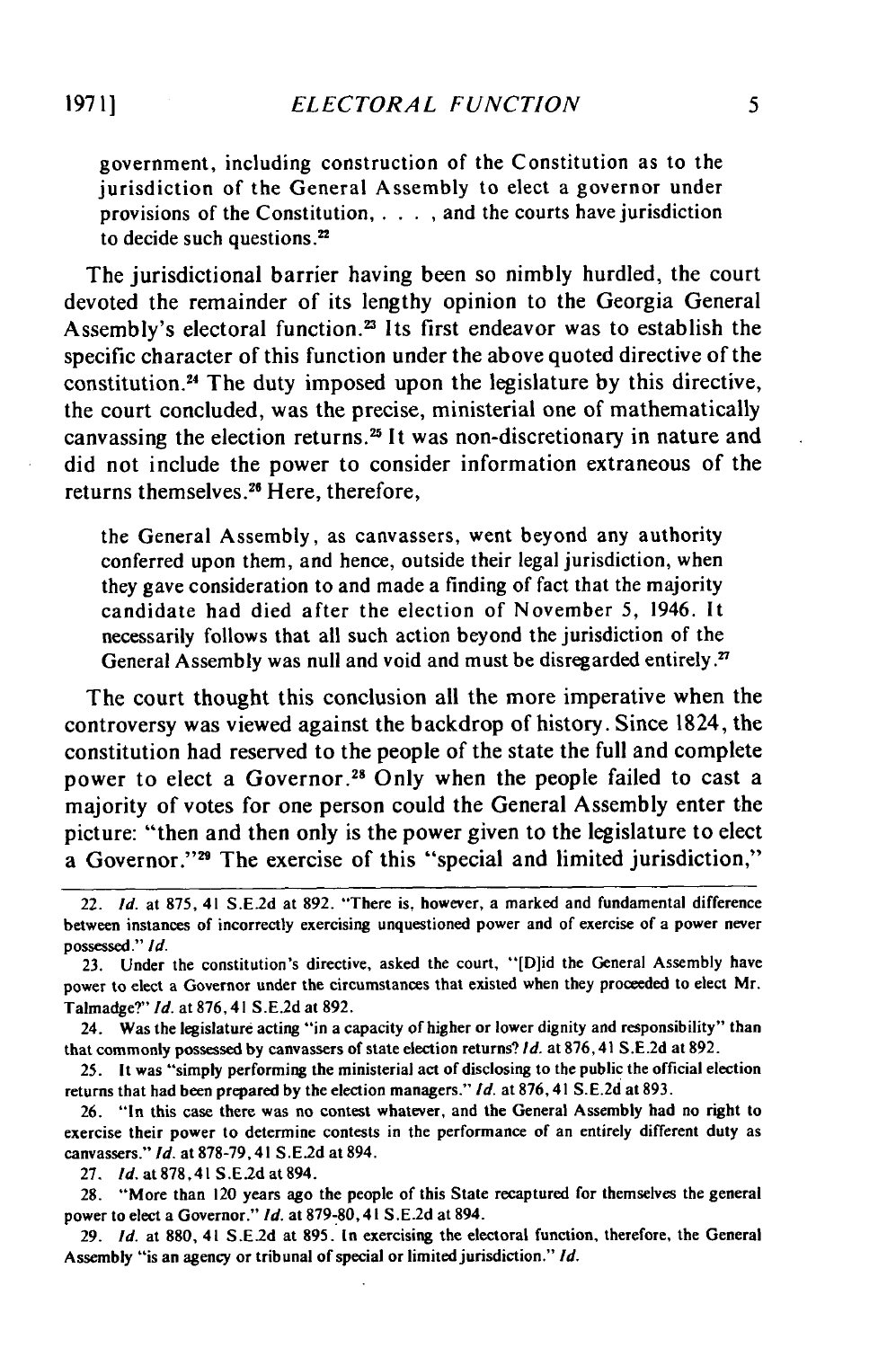therefore, was completely dependent upon an event which had not here transpired **.30**

Focusing upon the exact language of the constitutional provision itself, the court rejected the argument that the word "person" there necessarily referred to one in being at the time the legislature canvassed the returns.<sup>31</sup> Rather, said the court, "the word 'person,' as used in the first two clauses refers to a living person as of the time of the election by the people, and his subsequent death is immaterial, so far as any power of election by the General Assembly is concerned."<sup>32</sup> Were this not the meaning to be given the word, then the phrase "who shall be in life," used later in the provision—referring to a later point in time $-$ <sup>33</sup> would be "pure surplusage."<sup>34</sup> Under this construction of the provision, "[i]ts true meaning is, that the General Assembly shall declare such person to have been duly elected Governor."<sup>35</sup>

Still another consideration relied upon by the court was Georgia's political history prior to the formulation of the Constitution of 1945.36

Every Governor throughout that period was a Democrat, nominated by the Democrats of Georgia in a Democratic primary, after a campaign in which vital issues were discussed throughout the State and embodied in a platform of principles upon which he sought nomination. $37$ 

In the general election, this nominee traditionally encountered only token opposition.<sup>38</sup> How illogical it would be, the court thought, to impute to the constitution's framers the intent to restrict the General Assembly to a choice from this opposition when the elected Democrat died before the election results could be declared. This would force the legislators to "ignore all qualified Democrats of the State and limit themselves to a choice between two persons for whom votes were cast in

32. *Id.* at 881-82, 41 S.E.2d at 895-96.

34. *Id.* at 883, 41 S.E.2d at 896.

35. *Id.* at 884,41 S.E.2d at 897. "That is what it means under any and all circumstances, for it refers always to a past fact."

36. "[Olver a period of approximately half a century," said the court, "there has been one and only one dominant political party in this State." *Id.* at 884,41 S.E.2d at 897.

37. *Id.*

<sup>30.</sup> *Id.*

<sup>31. &</sup>quot;The true meaning of such words can be ascertained in no other way except by a consideration, inter alia. of the subject-matter to which they relate as disclosed by the entire paragraph." *Id.* at 881,41 S.E.2d at 895.

<sup>33.</sup> I.e., at the time when, after canvassing the returns, the General Assembly must elect a Governor.

<sup>38. &</sup>quot;Such opposition candidates were not only opposing the choice of the Democrats of Georgia, but were opposing the platform of principles upon which he had been nominated." *Id.*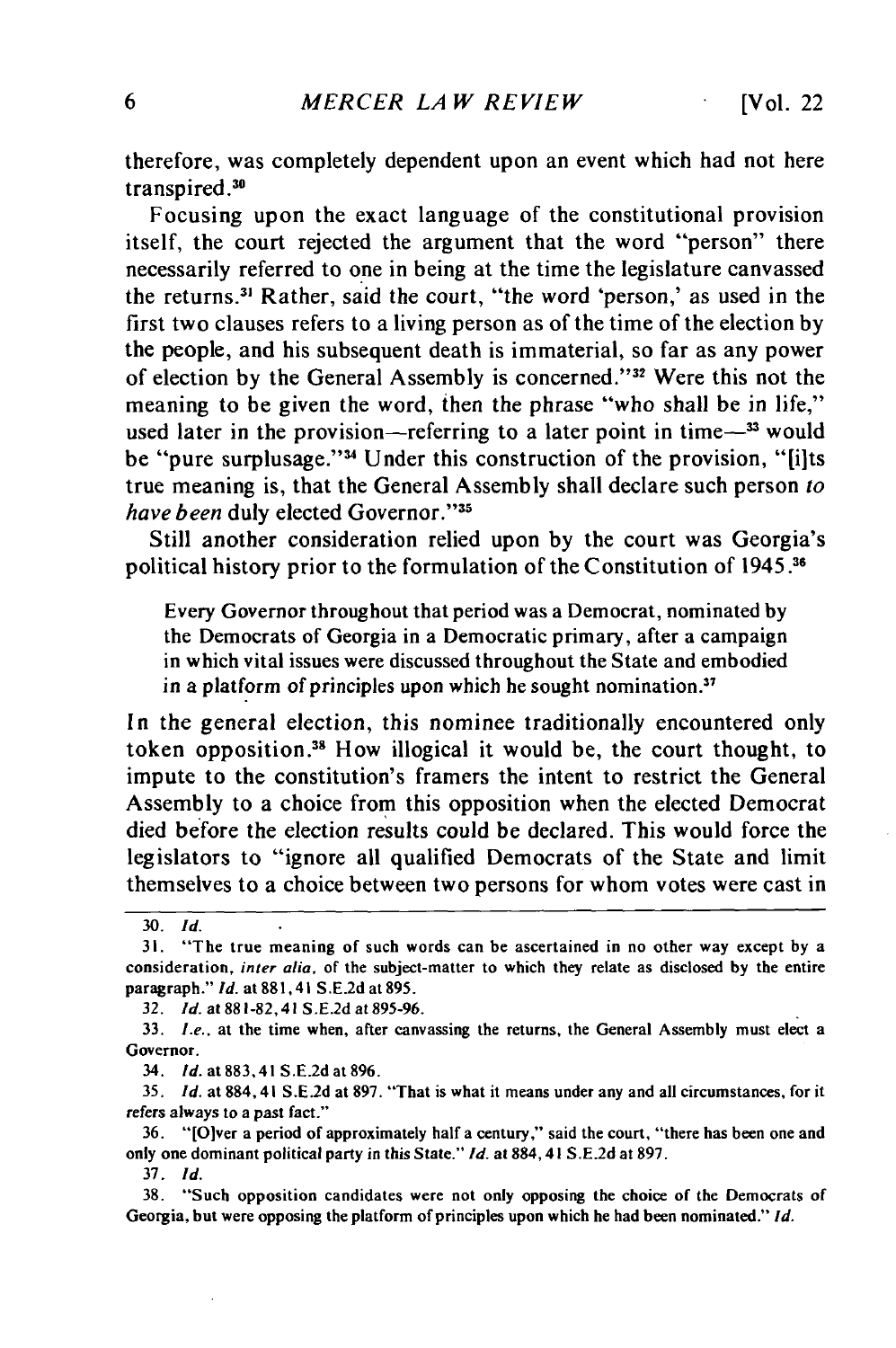opposition to the Democratic nominee for Governor."39 Indeed, some future General Assembly may be compelled

to elect as Governor a person wholly undesirable, because of his communistic or other alien philosophies of government, in any case where the majority candidate died before the returns were published **by** the legislature and where two of such undesirable persons received the next highest number of votes.<sup>40</sup>

Upon the basis of the above rationale, a majority of the supreme court held that the General Assembly had been without power to elect any person as Govenor. Accordingly, Governor Arnall's hold-over had been valid; and his later resignation "immediately imposed upon the Lieutenant Governor the duties of Governor."<sup>41</sup>

Two of the justices disagreed with the majority, and each wrote a dissenting opinion. One of these was quite brief, concluding that the controversy was a non-justiciable one.<sup>42</sup> The other dissent was more extensive;<sup>43</sup> although it agreed with the majority that the question was judicially reviewable, it viewed the situation as triggering the legislature's electoral function. Under the constitutional directive, it argued, the General Assembly "was made something more than a mere animated adding machine."<sup>44</sup> Finally, it forcefully rejected the majority's interpretation of the directive to mean that "when the successful candidate dies before qualifying, it is nevertheless the duty of the General Assembly to solemnly declare him to be 'Governorelect.' **-'i**

## **III.**

**If** it did nothing more, *Thompson v. Talmadge"'* at least focused widespread public attention upon the legislative electoral function in

**39.** Id. "To attribute such an intention to the great hosts of Georgians who had a part in adopting the Constitution when the language they employed does not imperatively demand it would be unreasonable, if not unthinkable." **Id.** at **884-85,41 S.E.2d** at **897.**

40. **id.** at **888-89,** 41 **S.E.2d** at **899-900.** The court was also able to find what it viewed as "legislative interpretation" of the constitutional directive, which confirmed its approach. **Id.**

41. *Id.* at **889,41 S.E.2d** at **900.** "But Mr. Thompson was elected in the general election in 1946 as Lieutenant Governor of this State, and he is required, in case of a vacancy in the office of Governor, to perform the duties of Governor." *Id.*

42. This was the opinion **by** Justice Candler. **Id.** at 907,41 **S.E.2d** at **910.**

43. This was the opinion **by** Chief Justice Jenkins. **Id.** at **890,** 41 **S.E.2d** at **900.**

44. **Id.** at **897,** 41 **S.E.2d** at 904. "The figures merely furnish the basis that is the evidence on which the declaration required of the General Assembly **by** the Constitution is based." **Id.**

45. *Id.* at **889,41 S.E.2d** at **906.** "True enough that a person now deceased once had a majority of the votes, but his narrow cell of six feet of earth owns nothing now-rather be it said nothing akin to lands, goods, tenements, or **offices." Id.** at 902,41 **S.E.2d** at **907.**

**19711**

<sup>46. 201</sup> Ga. **867,41 S.E.2d883** (1947).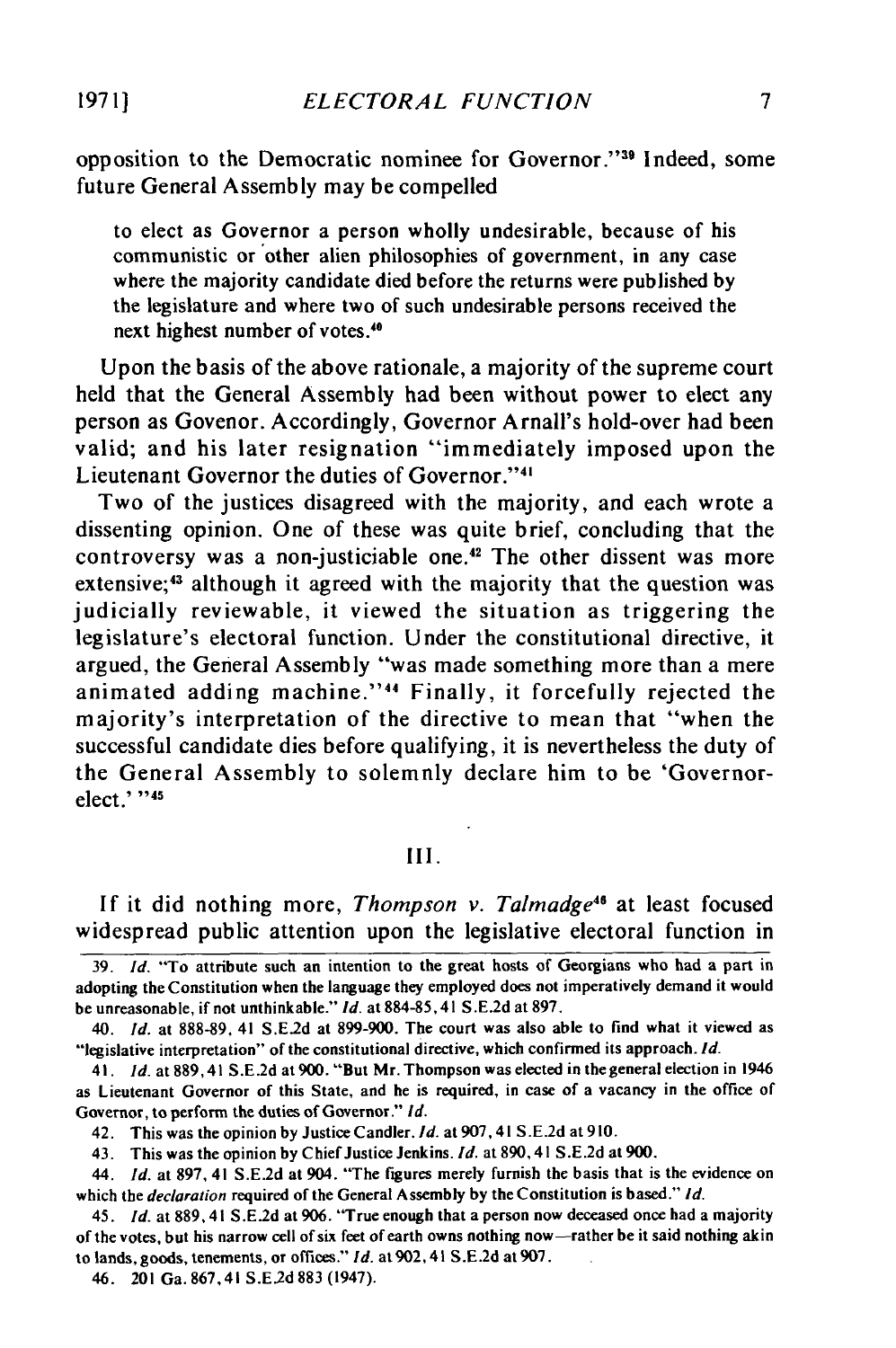designating a Governor. Although it had been diluted and tucked away in the state constitution for 122 years without mention, this function was now forcefully projected to the forefront by one of the most confusing epochs in state government. The fact that it was not the tool ultimately effective in thwarting this confusion was immaterial-its potential, and the General Assembly's willingness to utilize it in time of crisis, had now been demonstrated. If its clarification-or elimination-were in order, Georgia, as well as the observing states in the audience, had been put on notice.

The supreme court's opinion in *Thompson* could be, and has been, extensively discussed. Indeed, the mere decision to decide might be viewed as the most notable event of the litigation. As noted, this decision was accomplished by the drawing of a rather fine line between the question here presented and one "purely political" in nature. On the meaning of the constitutional directive itself, the majority opinion rang all the changes. From intent of the framers and the literal meaning of specific words, to historical considerations and the potential dangers of an alternative approach, the court hammered out its convictions. As noted, its conclusion of the controversy appeared to result more from a -fear of legislative restriction than of legislative license. The specter of the General Assembly's being forced to a choice between two minority candidates for the state's highest office, with the vast majority of electors unrepresented upon the death of their elected candidate, was one the majority could not oyercome. If this could be avoided only by the countering specter of the legislature's declaring a dead man to have been elected Governor-the feat found so incredible by the dissentthen so be it.

The official reaction by the General Assembly to the episode was vague and somewhat delayed. Two years after the court's decision it enacted statutes declaring itself "the sole judge" of the "election and qualifications" of the Governor,<sup>47</sup> with the power to "determine all questions relating thereto, including any contested election, and any question as to the eligibility or qualifications of the person elected Governor, ..... 48

### IV.

Twenty years were to elapse before the lightning of controversy would again strike the legislature's electoral function, but then it struck with a

**<sup>47.</sup> GA. CODEANN. § 40-101 (Rev. 1957).**

**<sup>48.</sup> GA. CODE ANN.** § 40-104.1 **(Rev. 1957).**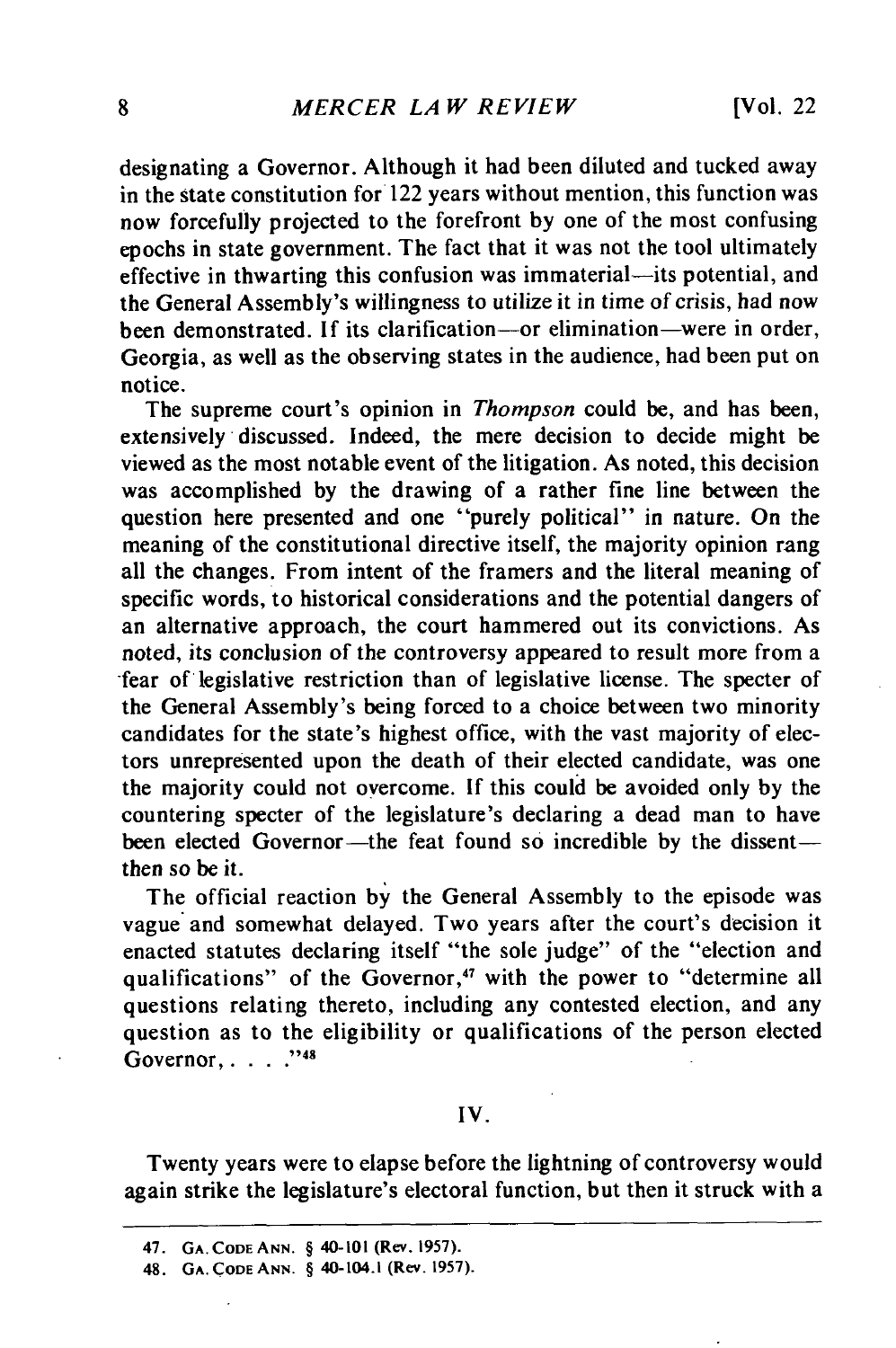vengence. In the **1966** general election for Governor of Georgia, the results appeared as follows: Howard Callaway received 449,894 votes **(47.07%);** Lester Maddox received **448,044** votes **(46.88%);** and Ellis Arnall received **57,832** votes **(6.05 %).49** This time, therefore, the question presented **by** *Thompson* was absent; the situation was clearly one triggering the duty imposed **by** the constitution upon the General Assembly to select a Governor.<sup>50</sup> The time for head-on confrontation with this duty had finally arrived.

This confrontation materialized in the form of a voters' class action which challenged the constitutionality of the Georgia constitutional directive.<sup>51</sup> As presented to the United States District Court for the Northern District of Georgia, the plaintiffs' contention was that the directive violated the equal protection guaranty of the fourteenth amendment.<sup>52</sup> The court's *per curiam* opinion,<sup>53</sup> in noting the lengthy history of the directive, viewed the controversy to "bring into focus the question of gearing the Georgia Constitution to updated federal constitutional concepts."<sup>54</sup>

The district court adopted as controlling precedent the United States Supreme Court's decision in the so-called "Georgia county unit case," *Gray v. Sanders.55* The court restated the rationale of that decision to be that "once the class of voters is selected, the vote of each voter is to be

52. The court stated this contention to rest upon two grounds: "First, it is alleged that it would permit the malapportioned General Assembly of Georgia to elect a Governor of Georgia. Second, it is claimed that the election system set forth in that provision of the Georgia Constitution violates the Equal Protection Clause of the fourteenth amendment as interpreted **by** the Supreme Court **in...** Gray  $v.$  Sanders.  $\dots$  and particularly that portion of the decision which announces the 'one person, one vote' principle as being required in state elections." Id. at 94.

53. The court consisted of Circuit Judges Tuttle and Bell, and District Judge Morgan.

54. 262 F. Supp. at 95.

55. 372 U.S. 368 (1963). "Being of the view that Gray v. Sanders . *.* . is controlling, a discussion of the allegations resting on malapportionment is also unnecessary." 262 F. Supp. at 94.

<sup>49.</sup> These figures are set out in the dissenting opinion of Mr. Justice Douglas in Fortson v. Morris, 385 US. 231, **236** (1966), discussed infra. Although the result is the same, there is a variance between these figures and those appearing in the appellants' statement of the case in Jones *v.* Fortson, 223 Ga. 7, 9, 152 S.E.2d 847, 849 (1967), also discussed infra. In the latter case, the figures are as follows: Callaway received 453, 685 votes; Maddox received 450, 900 votes; and Arnall received 52,898 votes.

<sup>50.</sup> "It follows that the Georgia constitutional provision in question is applicable and that the Legislature, pursuant to that provision, is under the duty to select as Governor one of the two candidates receiving the highest number of votes in the election." Morris v. Fortson, 262 F. Supp. 93,95 (N.D. Ga. 1966).

<sup>51.</sup> Morris v. Fortson, 262 F. Supp. 93 (N.D. Ga. 1966). Actually, two cases presenting the same questions had been consolidated for hearing.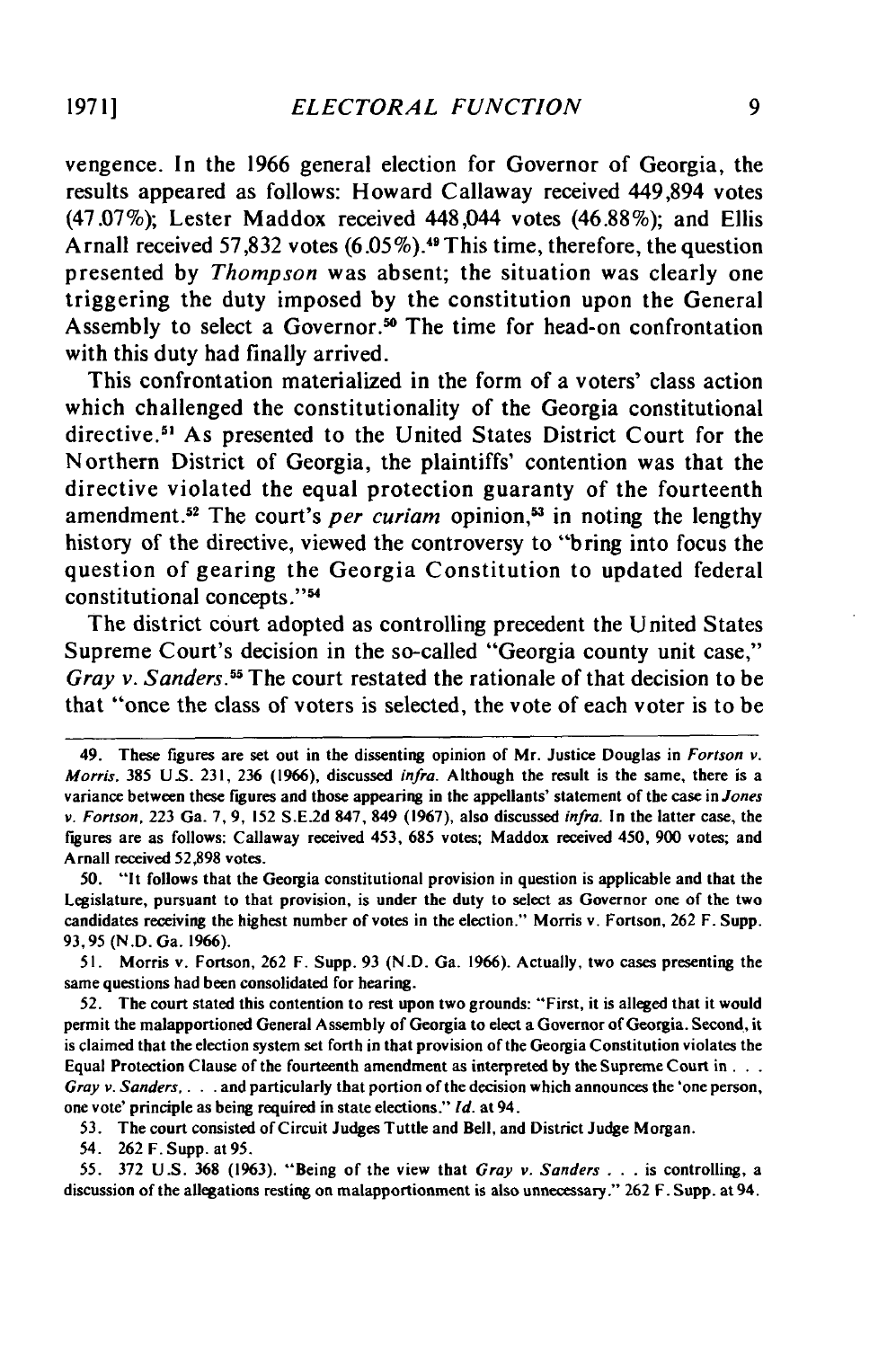treated the same."<sup>56</sup> Under that rationale, the court concluded, the Georgia provision was invalid:

Many arguments may be made, but we need go no further than to point out **. . .** that the candidate receiving the lesser number of votes may be elected by the General Assembly. This would give greater weight to the votes of those citizens who voted for this candidate and necessarily dilute the votes of those citizens who cast their ballots for the candidate receiving the greater number of votes. The will of the greater number may be ignored.<sup>57</sup>

In reaching this conclusion, the court was forced to reject a number of arguments in favor of the legislative election. First it discounted the analogy to the federal electoral college principle by declaring that "a state may not avoid equality in the vote by following the federal electoral system."<sup>58</sup> Neither was it an answer, said the court, that the General Assembly might select the candidate having the greater number of votes. As long as the other result was possible, the directive was invalid.<sup>59</sup> Finally, the court refused to accept the justification of the directive's popular approval by the people; this was "without significance if the plan adopted fails to satisfy the requirements of the Equal Protection Clause."<sup>50</sup>

Accordingly, the district court entered a declaratory judgment to the effect that the directive of the Georgia Constitution "which authorizes and requires the election of the Governor by the General Assembly under the circumstances here presented is unconstitutional and void."<sup>61</sup>

Under the style of *Fortson v. Morris*,<sup>62</sup> the district court's decision was appealed to the United States Supreme Court, and, by a five-to-four division in that Court, reversed. Writing the majority opinion, Mr. Justice Black held simply that the district court's reliance upon *Gray* had been misplaced.<sup>63</sup> In that case, he said, large county voters had

63. There, he said, "Georgia voters were denied equal protection of the laws by the operation of

<sup>56. 262</sup> F. **Supp.** at **95.** "Here **Georgia has** selected **the** class of voters in the election process for Governor. It is popular vote." *Id.*

<sup>57. 262</sup> F. Supp. at 95. "In addition, each legislator would stand as a unit in selecting the Governor, and his vote would necessarily eliminate the will of his constituents who voted for the other candidate." Id.

<sup>58. 262</sup> F. Supp. at 95. This too had been announced in *Gray v.* Sanders said the court.

<sup>59. &</sup>quot;The fact that the system makes the other result possible is sufficient **..** to make it subject to constitutional attack prior to its use." 262 F. Supp. at 95.

<sup>60. 262</sup> F. Supp. at 96. This position had been proclaimed, said the court, in Lucas v. Fortyfourth General *Assembly* of Colorado, 377 U S. 713 (1964).

**<sup>61.</sup>** 262 F. Supp. at 96. The court granted a stay of ten days within which time the defendant could seek an additional stay from the United States Supreme Court.

<sup>62. 385</sup> **U.S.** 231 (1966).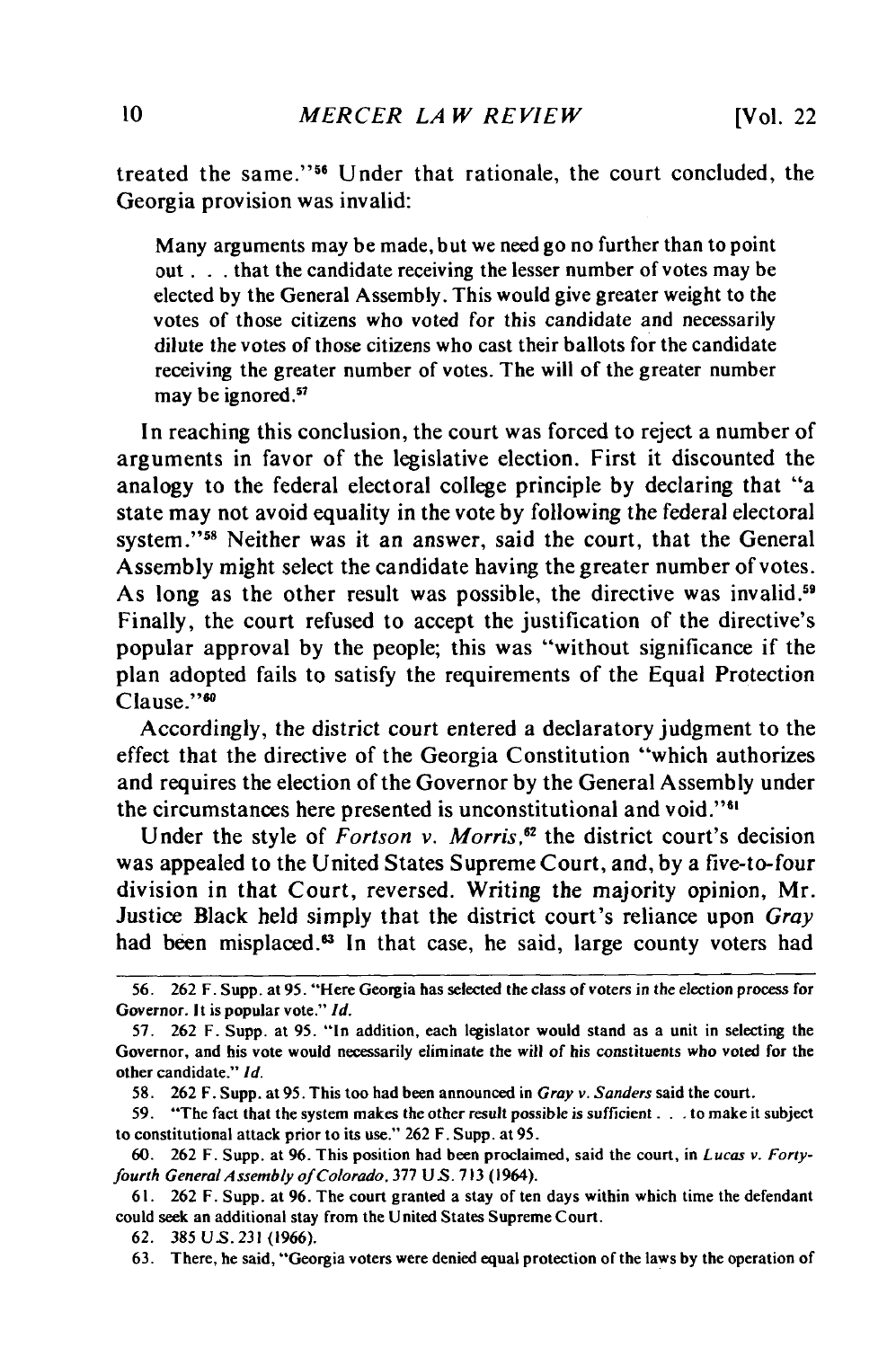demonstrated discrimination against them in favor of small county voters.<sup>64</sup> But.

[n]ot a word in the Court's opinion indicated that it was intended to compel a State to elect its governors or any other state officers or agents through elections of the people rather than through selections by appointment or elections by the State Assembly.<sup>65</sup>

If legislative election of Governor could be employed initially, then certainly Georgia could utilize it as an alternative when the popular election process failed. "There is no provision of the United States Constitution or any of its amendments which either expressly or impliedly dictates the method a State must use to select its Governor."<sup>66</sup>

But what of the district court's fear that the General Assembly may elect the candidate who received the fewer number of popular votes? Was there not the possibility that the will of the greater number would be ignored? The closest Mr. Justice Black appeared to come to answering this fear was his assurance that "the votes of the people were not to be disregarded. . . ."<sup>67</sup> Rather, the legislature was to consider them as "nominating votes" and was "to limit itself to choosing between the two persons on whom the people had bestowed the highest number of votes."68

Moreover, reasoned the majority, this election scheme was grounded in both practicality<sup>69</sup> and tradition:<sup>70</sup>

Statewide elections cost time and money and it is not strange that Georgia's people decided to avoid repeated elections. The method they chose for this purpose was not unique, but was well known and frequently utilized before and since the Revolutionary War."

Because the Court rejected the *Gray* analogy, it was confronted with a second argument of invalidity, one which the district court had expressly not considered. This argument was that the Georgia Legislature was

68. Id.

a county-unit system under which state officials were elected **by** a majority of counties voting as units instead of by a majority of individual voters." *Id.* at 233.

<sup>64.</sup> But this, he said, "was only a voting case." *Id.*

<sup>65.</sup> *Id.*

<sup>66.</sup> *Id.* at 234.

**<sup>67.</sup>** *Id.*

<sup>69. &</sup>quot;it would be surprising to conclude that, after a State has already held two primaries and one general election to try to elect by a majority, the United States Constitution compels it to continue to hold elections in a futile effort to obtain a majority for some particular candidate." *Id.*

<sup>70.</sup> The Court listed 40 states which utilized their legislatures in a similar manner. *Id.*

<sup>71. 385</sup>US.at234.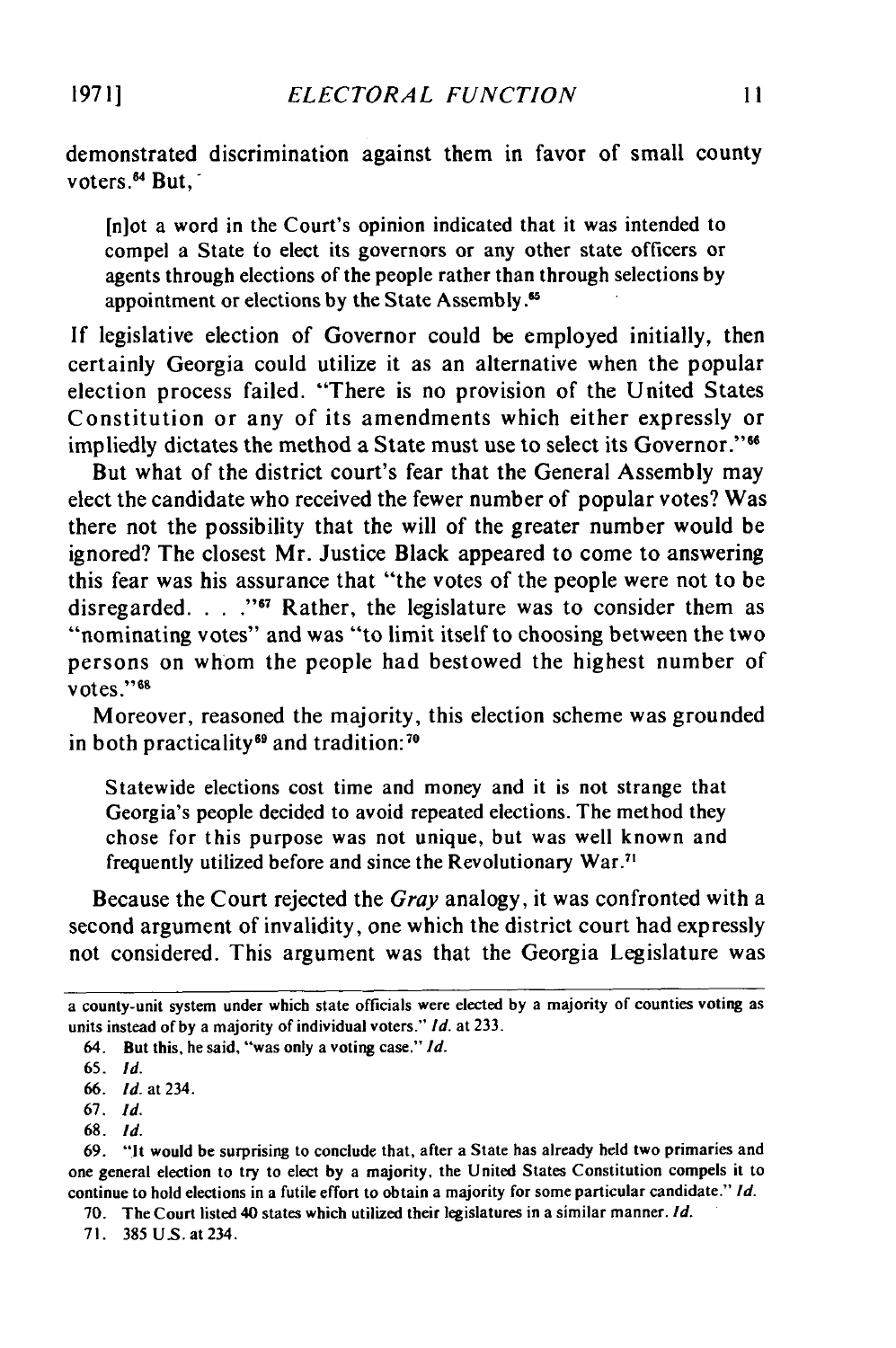malapportioned and thus incapable of validly performing its electoral function. To this, Mr. Justice Black observed that the Court had previously held that the General Assembly could continue to operate as apportioned until May **1, 1968 .72** That deadline had not yet arrived, and thus the legislature was capable of electing a Governor.<sup>73</sup> Accordingly,

Article V of Georgia's Constitution provides a method for selecting the Governor which is as old as the Nation itself. Georgia does not violate the Equal Protection Clause **by** following this article as it was written."

One of the two dissenting opinions in *Fortson* was written **by** Mr. Justice Douglas,<sup>75</sup> who took issue with the majority's statement of the question presented.76 That question, he argued, was not whether the state could legislatively elect a Governor, but "whether the legislature may make the final choice when the election has been entrusted to the people and no candidate has received a majority of the votes."<sup>77</sup> Thus formulated, the legislative election was "only a part of the popular election machinery,"<sup>78</sup> and squarely within the "one person, one vote" principle of *Gray.79* That principle, according to Mr. Justice Douglas, was violated by this legislative election.<sup>80</sup> Moreover, he feared, the majority's decision would perpetuate a "one party" system: "We would be less than naive to believe that **. . .** the predominantly Democratic legislature has now become neutral."<sup>81</sup>

The other dissenting opinion was written by Mr. Justice Fortas,<sup>82</sup> who also viewed *Gray* as controlling.<sup>83</sup> He reacted with alarm to the potential

74. 385US.at236.

**76.** "The Court misstates the question we must decide." **Id.** at **238.**

**77.** *Id.*

**78.** *Id.* "The election, commencing with the primary, will indeed not be finally completed until the winner has taken the oath of office."

79. The electoral college analogy was rejected: "But the Twelfth Amendment creates the exception in case of a President." **Id.** at 239.

80. **"A** legislator when voting for governor has only a single vote. Even if he followed the majority vote of his constituency, he would necessarily disregard the votes of those who voted for the other candidate, whether their votes almost carried the day or were way in the minority." *Id.* at 240.

81. **Id.** at 241-42. The pledge taken **by** Democratic members of the legislature, he argued, extended through the legislative election of governor.

**<sup>72.</sup>** Toombs v. Fortson, 384 **US.** 210 **(1966).**

**<sup>73.</sup> The** Court also rejected the contention that the Democratic members of the General Assembly had obligated themselves to support the Democratic nominee. Those promises, said the Court, had been limited to the general election, which was now over.

**<sup>75.</sup>** Id. Concurring with Mr. Justice Douglas were Chief Justice Warren, and Justices Brennan and Fortas.

<sup>82. 385</sup> **US.** at 242. Concurring with Mr. Justice Fortas were Chief Justice Warren and Justice Douglas.

**<sup>83.</sup>** "The analogy to Gray v. Sanders is clear." **Id.** at 244.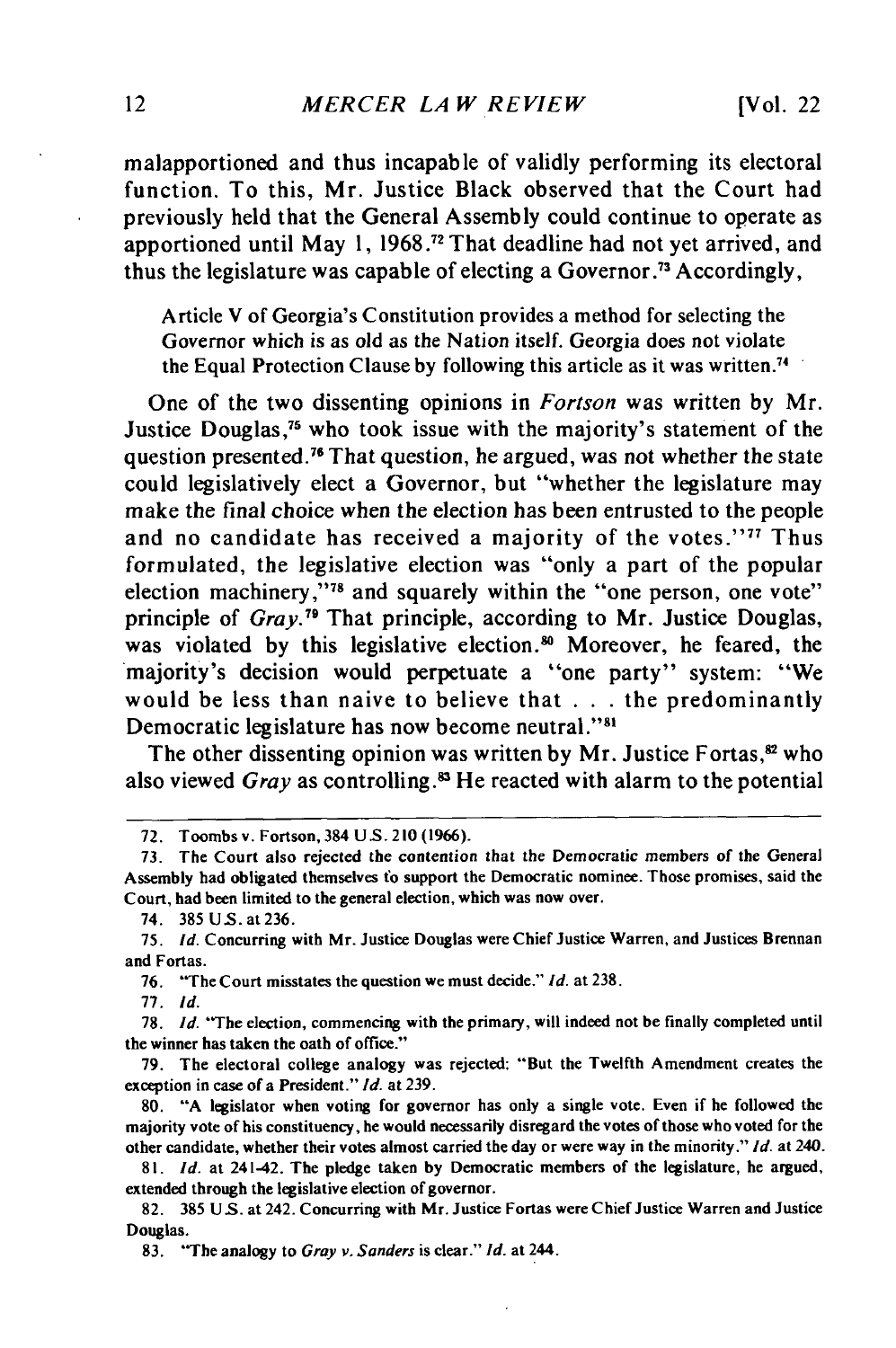of the majority's resolution: **"If** the voting right is to mean anything, it certainly must be protected against the possibility that victory will go to the loser."<sup>84</sup> This was not a case, he contended, in which a state had merely provided for legislative election of its Governor.<sup>85</sup> Rather, the Georgia Constitution "purports to give the legislature power to complete the process begun at the polls-to cast aside the vote of the electorate and award the office to the winner or the loser of the popular election, as it may see fit."<sup>86</sup> Moreover, he lamented, "[t]he Georgia Legislature is concedely malapportioned, and is under a federal court order to reapportion itself."<sup>87</sup> To allow this legislature to select the Governor was "inconceivable."<sup>88</sup>

V.

Even though it had now withstood the attack of unconstitutionality, the Georgia General Assembly's electoral function still faced one remaining challenge. This challenge took its roots from actions by the legislature itself in 1964—the enactment of a state election code which provided, in part, as follows:

In instances where no candidate receives a majority of the votes cast, a runoff primary or election shall be held, between the two candidates receiving the highest number of votes, on the 14th day after the day of holding the first primary or election, unless such runoff date is postponed by court order. The candidate receiving a majority of the votes cast in such runoff primary or election to fill the nomination or public office he seeks shall be declared the winner.<sup>89</sup>

In reliance upon this statute, voters and taxpayers petitioned the state court to enjoin the Secretary of State from transmitting the 1966 general election returns to the General Assembly, and to order that a runoff election for Governor be held.<sup>90</sup> With the United States Supreme Court's

<sup>84.</sup> *Id.* at 243. "The integrity of the vote is undermined and destroyed **by** any scheme which can result in the selection of a person as Governor who receives the lesser number of popular votes." *Id.*

<sup>85.</sup> Even as to the permissiblity of this, Mr. Justice Fortas indicated doubt: "Much water has gone under the bridge since the late 1700's and the early 1800's." *Id.* at 247.

<sup>86.</sup> **Id.** at 244.

<sup>87.</sup> **Id.,** citing Toombs v. Fortson, 384 U S. 210 (1966).

<sup>88.</sup> Id. at 245. "But not until today has this Court allowed a malapportioned legislature to be the device for doing indirectly what a State may not do directly." **Id.**

<sup>89.</sup> Ga. Laws, 1964, p. **26,** 175. This statute was repealed in 1969, but the replacement contains virtually the same provision in **GA. CODE ANN.** § 34-1514 (Supp. **1969).**

<sup>90.</sup> This litigation was proceeding at the same time the Morris case was in the federal courts. In his dissenting opinion in Morris, Mr. Justice Douglas referred to the statute and to the point that the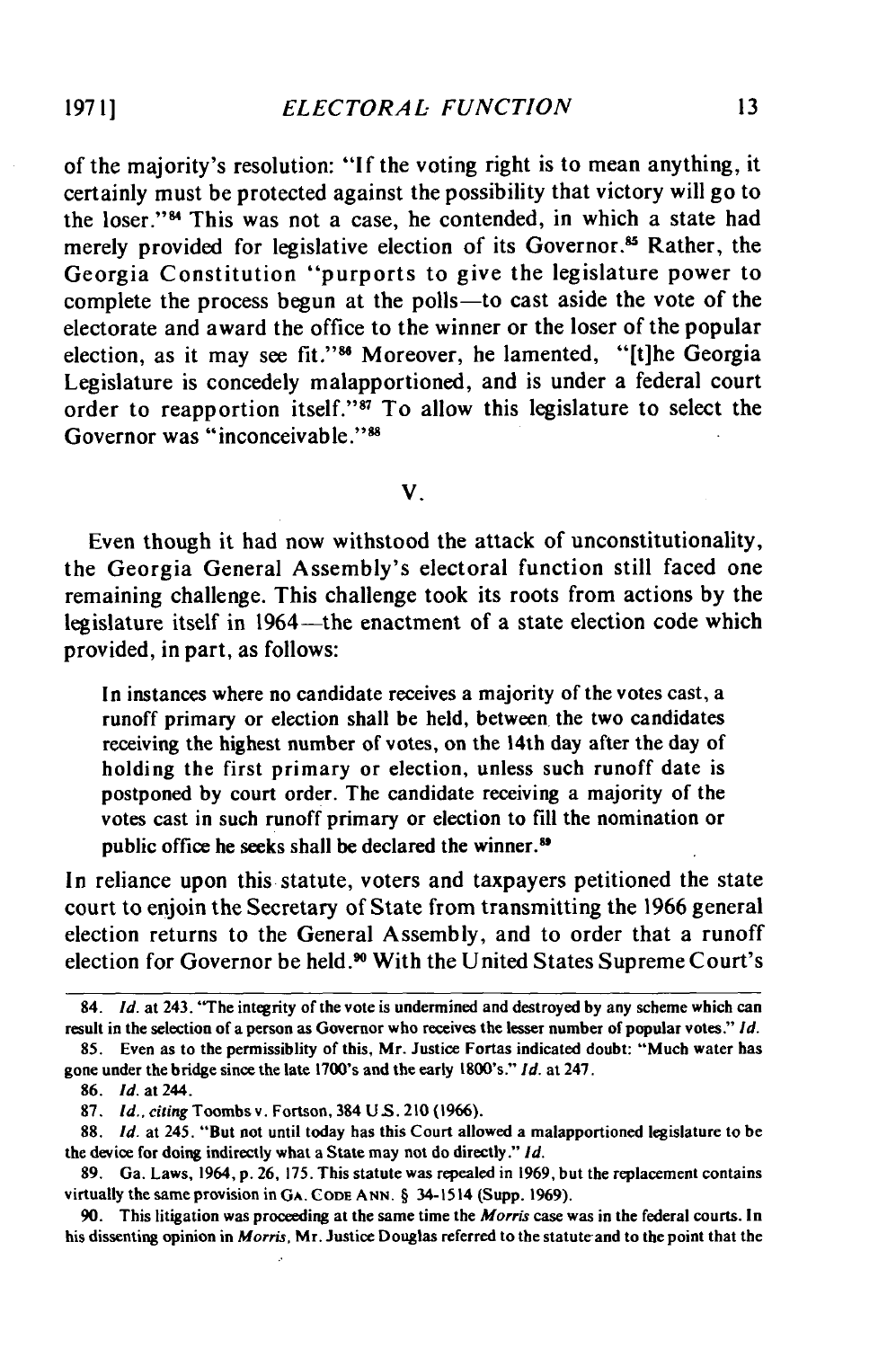decision in *Fortson v. Morris,9'* it now became necessary for the Georgia Supreme Court to face this petition.<sup>92</sup> It did so in *Jones v. Fortson*.<sup>93</sup>

The court<sup>94</sup> viewed the "controlling question" in *Jones* to be "whether **•** *. .* the Georgia Election Code **. . . .** providing for the rules and regulations in the election of the Governor, is in irreconcilable conflict with Art. V Sec. I of the Georgia Constitution of 1945. . . . . "<sup>95</sup> If such conflict existed, said the court, the constitution must control.<sup>96</sup> Proceeding to lay the constitution and the statute "side by side,"<sup>97</sup> a majority of the court thought it "plain and certain"<sup>98</sup> that in the situation here presented the legislature was vested with the "power and right"<sup>99</sup> to elect a Governor.

The provisions of **. . .** the Georgia Election Code of 1964 do not apply to the election of Governor where no person in the general election receives a majority of the votes-the 'runoff' or selection between the two highest being reserved **by** the Constitution to the members of the General Assembly.<sup>100</sup>

Accordingly, the plaintiffs' petition was dismissed.

A dissenting opinion<sup>101</sup> charged the majority with turning its back upon the "one main purpose"<sup>102</sup> of the 1824 amendment to the

91. **385** US. **<sup>231</sup>**(1966).

92. *I.e.,* had the United States Supreme Court invalidated the Georgia Constitutional provision in *Morris* this would have resolved the validity of the 1964 statute.

93. 223 Ga. 7, 152 S.E.2d 847 (1967). The trial court had denied the petitioners' prayers and dismissed the petition.

94. The Georgia Supreme Court split five-to-two, with Presiding Justice Almand writing the majority opinion.

95. 223 Ga. at **10,** 152 S.E.2d at 849-50.

96. "Under our Constitution and the decisions of this court, the State Constitution is superior in authority to an Act of the legislature in conflict with the Constitution, so where there is any conflict between a statute and the Constitution the provisions of the latter control." *Id.* at 13, 152 S.E2d at 85 **1.**

97. *ld. at* **10, 152** S.E.2d at **850.**

98. **Id.** at 16,152 S.E.2d at 853.

99. *Id.*

*100.* **Id.**

101. The dissenting opinion, concurred in **by** Justice Cook, was written by Chief Justice Duckworth. 223 Ga. at 16, 152 S.E.2d at 853. It is interesting to note that it was Justice Duckworth who, twenty years earlier, had written the majority opinion for the court in *Thompson v. Talmadge.*

102. 223 Ga. at 16, 152 S.E.2d at 853.

Georgia Attorney General had previously ruled that it was controlled **by** the Georgia constitutional provision, 385 US. at 237. The district court had also made reference to the statute and had expressly stated that "'we do not now consider the applicability of this run-off method to the contest between the two candidates for Governor who received the highest number of votes." 262 F. Supp. at 95-96, n. 2.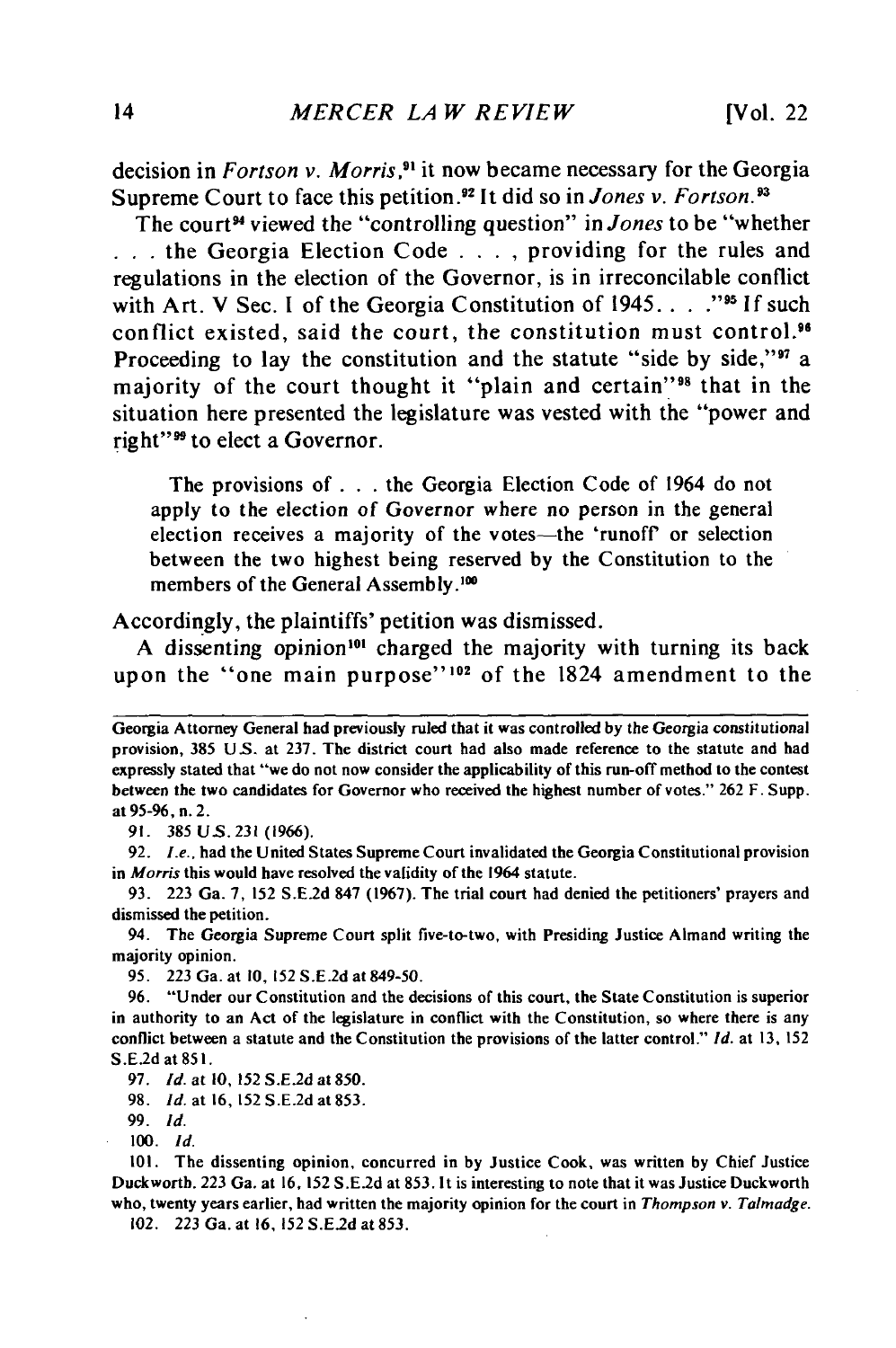constitution.<sup>103</sup> That purpose, argued the dissent, had been "to empower the people to elect their Governor **... ." 101 The** electoral function of the General Assembly formulated **by** that amendment was to be performed only when no person had received a majority of the votes upon completion of the popular election process.<sup>105</sup> With enactment of the statute of 1964, the popular election process was not complete until a runoff election, if required, had been held.<sup>106</sup> If the two candidates received the same number of popular votes in the runoff, then, and only then, would the legislature be authorized to elect the Governor. Under this approach, therefore, the constitutional provision and the election code were not in conflict. <sup>107</sup>

The dissent utilized this same approach in rejecting the contention that the need for a runoff election could never be determined because the constitution required that the election returns be sealed and sent to the General Assembly.<sup>108</sup> This all depended upon what the constitution meant by "election returns,"<sup>109</sup> said the dissent, and the obvious meaning was "returns from an election that has been completed as required by law."<sup>110</sup> Until the first votes had been counted, and it was determined that no runoff was necessary, there were no "election returns" to be transmitted."' Again, therefore, the statutory provision for a runoff election was construed as complementing the purpose of the constitutional provision.<sup>112</sup> To hold otherwise, concluded the dissent, "takes from the hands of the Georgia voter, his ballot, which is the only sure defense against dictatorship **. . . 113**

*104. Id.*

**<sup>103.</sup>** "This day will stand in history as one on which **all the voters in free Georgia were, for the** first time since 1824 deprived of their right to choose **with their votes the Governor who will rule** over them." *Id.*

**<sup>105.</sup>** Until the statute of 1964, said the dissent, this process had been complete at the conclusion of the first election; and if that election failed to produce a majority candidate, then "election **by** the General Assembly was the only way left to obtain a Governor." *Id.* at **17, 152 S.E2d** at **853.**

**<sup>106.</sup>** "There can be no completed election under the 1964 Act until the procedure there prescribed for completing an election has been followed when necessary to secure someone with a majority." *id.* at **i8, 152 S.E.2d** at 854.

**<sup>107.</sup>** The court's duty was said to be to give statutes a construction which would render them constitutional rather than unconstitutional. *Id.* at 20, **152 S.E.2d** at **855.**

**<sup>108.</sup>** Thus, went the argument, this would preclude a discovery of whether someone had received a majority of the votes.

**<sup>109. 223</sup>** Ga. at **18, 152 S.E.2d** at 854.

**<sup>110.</sup>** *Id.* at **19, 152 S.E.2d** at 854.

**Ill. ". . .** only when this has been done can there be produced 'returns for every election for Governor,' which can be lawfully sealed and directed as the Constitution requires." *Id.*

*<sup>112.</sup> Le..* to permit the people to elect the Governor.

**<sup>113. 223</sup>** Ga. at 22, **152 S.E.2d** at **856.** As to whether the decision **by** the United States Supreme Court in the *Morris* case controlled the decision here in *Jones.* the dissent declared that "the answer is so plainly, no, that even a law student could give this answer." *Id.*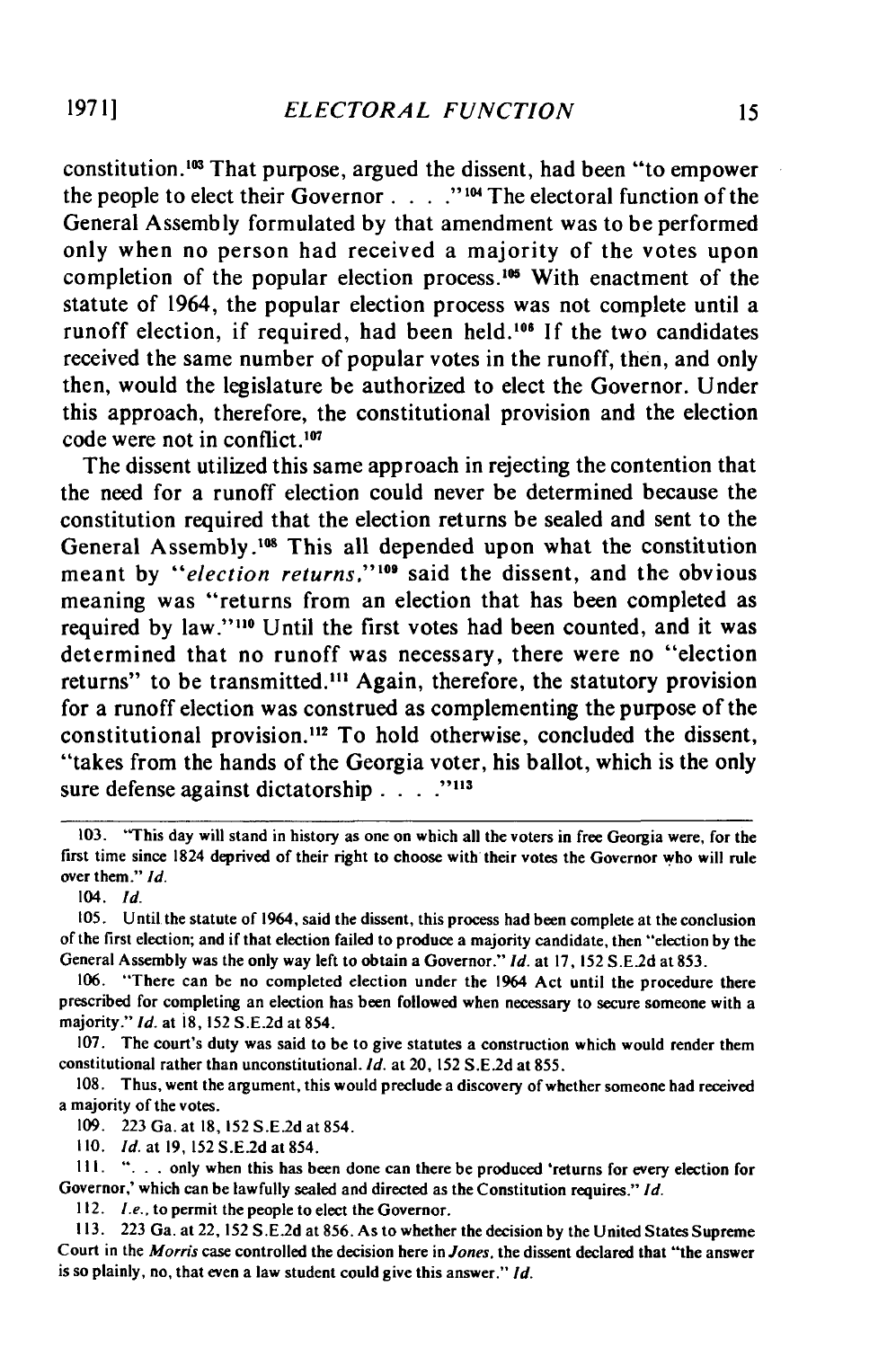With the Georgia Supreme Court's decision in *Jones v. Fortson,* therefore, the exercise of the General Assembly's electoral function could no longer be stayed from the Callaway-Maddox contest. The legislature must proceed to declare one of these men Governor of Georgia.<sup>114</sup>

## VI.

The twenty years which elapsed between "Talmadge-Thompson" and "Callaway-Maddox" had thus contributed little to resolving the problems surrounding the Georgia General Assembly's electoral function. Although most observers would probably agree that the latter episode more clearly fell within the province of this function, there appeared to be few who did not at least have some questions about the entire matter.

Reversing the usual strategy of proceeding against such a system, the attack on grounds of unconstitutionality was pressed first. As noted, the lower federal court was completely sympathetic to this attack, viewing the situation as precisely governed by the one-man-one-vote concept of equal protection. Conclusive for that court was the possibility that the candidate with the fewer number of votes might be elected Governor by the General Assembly. By a closely divided vote, the United States Supreme Court surveyed the matter from a different perspective. For that Court, the question was simply whether a state could validly provide for legislative selection of its Governor. Influenced by considerations of practicality and tradition, the majority thought this power uninhibited by more recent developments in federal constitutional law. It refused to accept the minority's derivation of equal protection from defining popular election to include the legislative function. Further, it summarily rejected the malapportionment theory, in a manner deemed inconceivable by the dissenters. With the Supreme Court's decision, the constitutional validity of the legislature's electoral function was finally established.

The second-front attack on the function consisted of an effort at dilution. If the runoff popular election required by the 1964 statute could be determined a prerequisite to applicability of the function, then rarely indeed would the occasion for legislative election of Governor ever arise. As noted, however, only a minority of the Georgia Supreme Court would agree to that approach. The majority saw the issue purely as one of legislative enactment in conflict with constitutional provision, with

**<sup>114.</sup> The General Assembly proceeded to elect Lester G. Maddox as Governor.**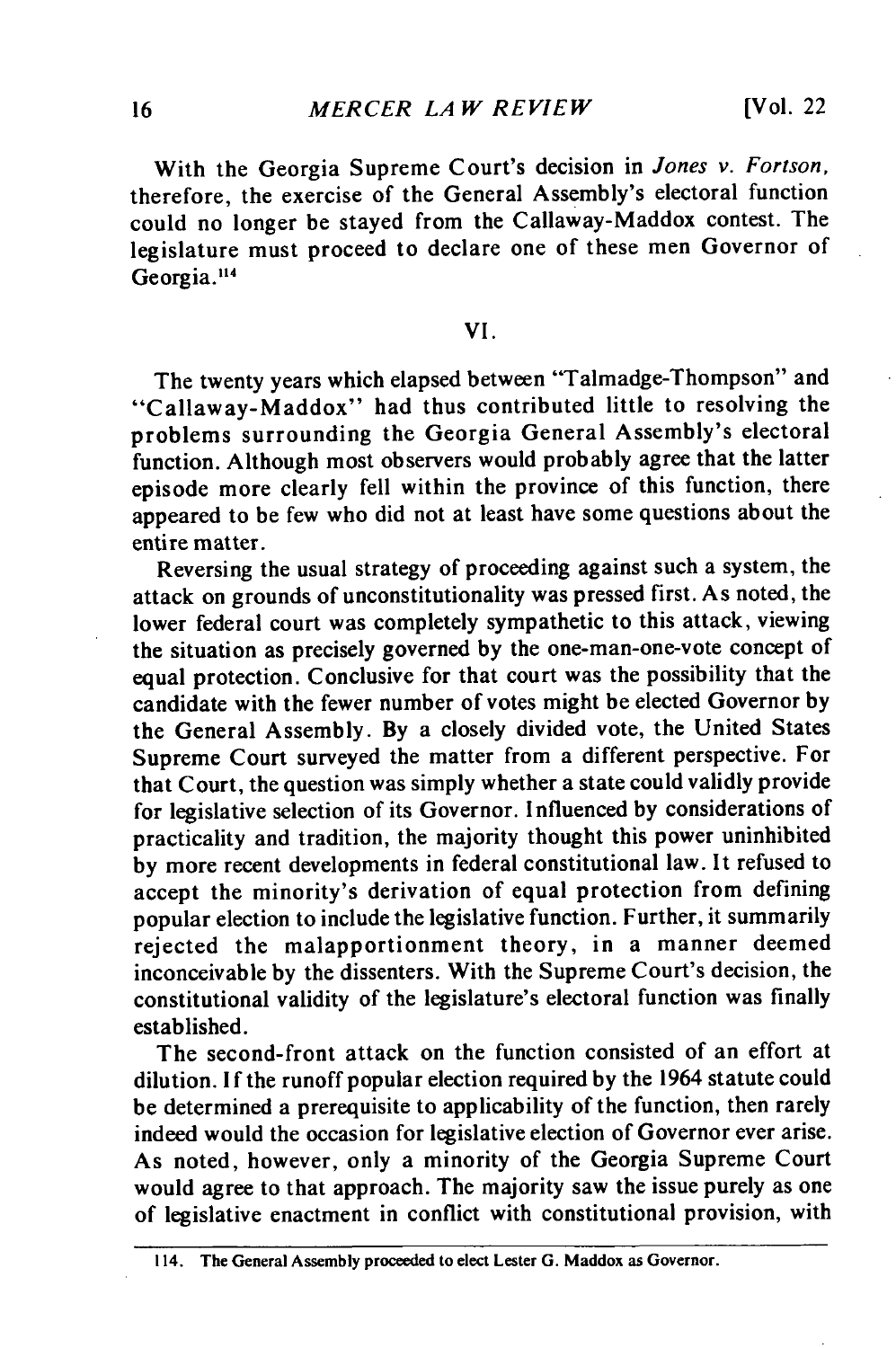the latter necessarily in control. This split in the Georgia court forcefully demonstrates the wide range of views existing at this late date on the precise electoral role which the constitution commanded the General Assembly to play.

**By 1968,** Georgia had been convinced that there must be a more desirable way in which to elect a Governor.<sup>115</sup> At that time the people ratified amendments to the state constitution which considerably changed the electoral process. First, these amendments evidenced an intent to avoid a repetition of the Talmadge-Thompson occurrence. They provide that upon the death or resignation of the Governor-elect, the Lieutenant Governor-elect, upon becoming Lieutenant Governor, is to exercise the executive power until the next general election.<sup>116</sup> Thus, no possibility of legislative election was to arise in this context.

The amendments were also directed to the Callaway-Maddox situation. They instruct that the various poll managers are to send the election returns to the Secretary of State, who is to transmit them to a "Constitutional Officers Election Board.""' 7 This Board is vested with the duty of opening and publishing the returns and declaring a duly elected Governor.<sup>118</sup> If the Board determines that no candidate received a majority of the popular votes, it

shall continue the gubernatorial election **by** immediately calling a runoff election and designate as candidates therein the two persons who received the highest number of votes, who continue in life and have not declined to continue as a gubernatorial candidate.<sup>119</sup>

116. **GA.** CONST. art. V. § 1 (7), **GA. CODE ANN.** § 2-3007 (Supp. 1969). Provision is made also for the holding of the next general election.

118. Each candidate can designate one person to attend the opening of the returns **by** the Board.

119. **GA. CONST.** art. V, § **1 (1)** (4), **GA. CODE ANN.** § 2-3004 (Supp. 1969). Only the returns for the two persons designated **by** the Board are to be counted in the runoff election.

<sup>115.</sup> Actually, the proposed new Constitution of 1964, as enacted **by** both houses of the General Assembly, had provided for a special election for Governor when no candidate received a majority of the votes cast in the general election, thus eliminating the legislature's election in such a case. Proposed Constitution of 1964, Art. IV,  $\S$  7 (3). But a three-judge district court for the Northern District of Georgia enjoined the placement of this proposal on the ballot for ratification **by** the people in 1964, and it never became the law of the state. The text of the district court's order is printed in the dissenting opinion of Mr. Justice Goldberg in *Fortson v. Toombs,* **379** US. 621,639 (1965). In his dissenting opinion in *Fortson v. Morris,* 385 US. **231,** 245 (1966), Mr. Justice Fortas made note of this point in his argument against allowing a malapportioned legislature to elect the Governor: "But now this Court holds that this same unreformed legislature is not so malapportioned that it cannot itself select the Governor **by** its direct action! I confess total inability to understand how the two rulings can be reconciled." *Id.* at 246.

<sup>117.</sup> **GA.** CoNsT. art. V, § I (3), GA. **CODE ANN.** § 2-3003 (Supp. 1969). This Board is composed of the Speaker and Clerk of the House of Representatives, the President Pro Tempore and the Secretary of the Senate, and the chairman of all standing committees of the General Assembly.